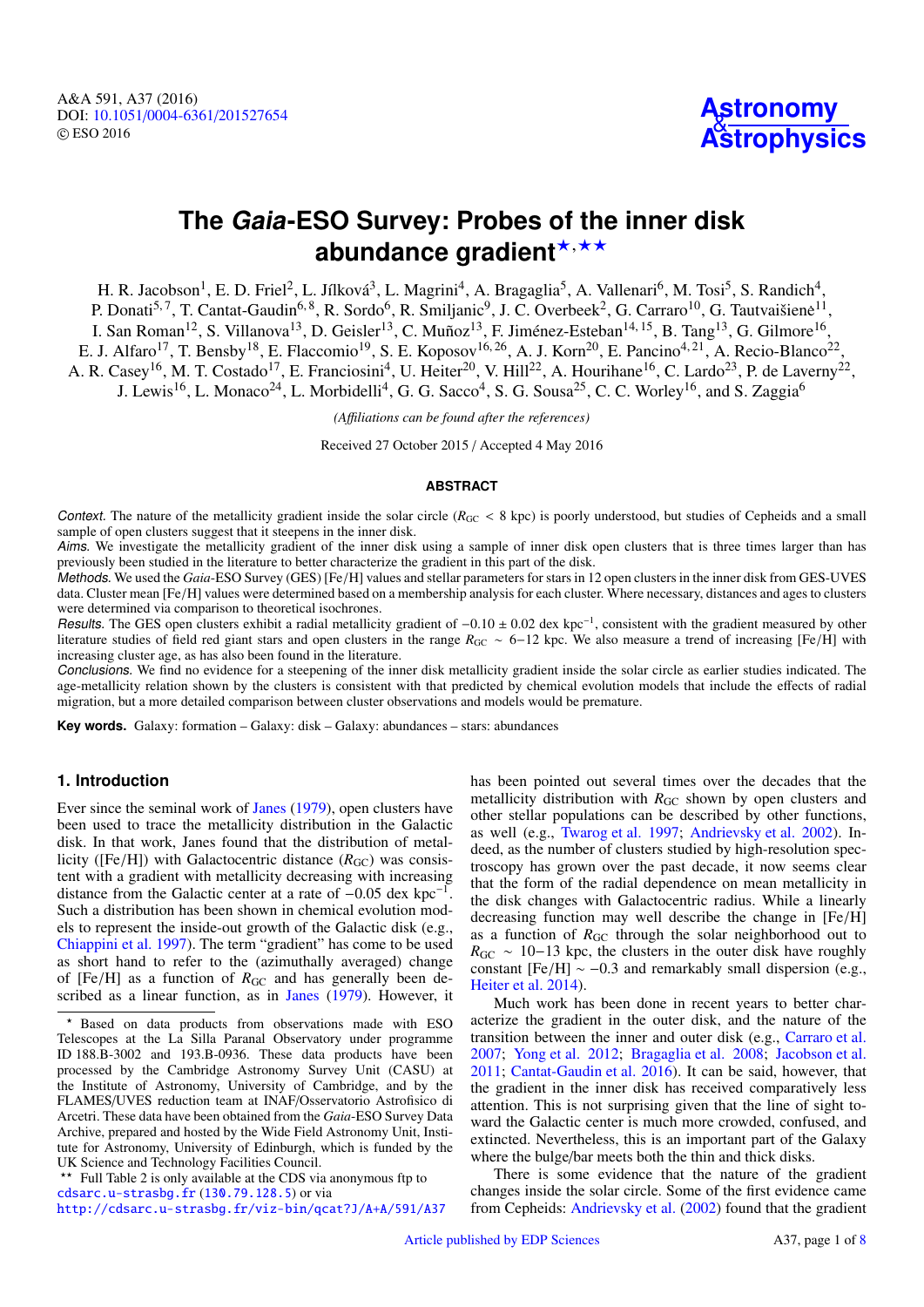inside  $R_{GC}$  ~ 7–8 kpc was steeper than that outside the solar circle. Recent work by [Genovali et al.](#page-7-7) [\(2013,](#page-7-7) [2014\)](#page-7-8) has reinforced the increase in [Fe/H] seen in the inner disk to super solar metallicities of ∼0.4 dex. The Cepheid sample of [Martin et al.](#page-7-9) [\(2015\)](#page-7-9), which extends to as close as 3 kpc from the Galactic center, indicates that 0.4 dex is the upper bound of the metallicity range in the inner disk, and the gradient plateaus at this level inside of  $R_{\text{GC}} = 5$  kpc. In contrast to the evidence from Cepheids, a study of inner disk red clump stars has found no evidence for a gradient at all: red clump stars spanning  $R_{GC} \sim 4.5-6.5$  kpc along a line of sight towards the Galactic center have a mean  $[Fe/H] = +0.17$ with no sign of a change with  $R_{GC}$  [\(Hill et al.](#page-7-10) [2012\)](#page-7-10).

Regarding the open cluster population, the number of confirmed clusters inside  $R_{\text{GC}} \sim 7$  kpc that we could use to probe the inner disk gradient is small relative to that in the solar neighborhood and beyond. Many works have noted the dearth of old (>1 Gyr) clusters in the inner region (see, e.g., [Bonatto et al.](#page-6-4) [2006\)](#page-6-4) and while new surveys in the infrared are revealing promising candidates for future study (e.g., [Froebrich et al.](#page-7-11) [2007;](#page-7-11) [Borissova et al.](#page-6-5) [2014\)](#page-6-5), many of these candidate clusters are embedded and highly obscured. Relatively few have fundamental parameters determined, and of those even fewer are accessible to traditional optical techniques for abundance analysis. However, there have been efforts to study the known open clusters in the inner disk specifically to determine whether the older population of open clusters shows the same steepening of the gradient that is seen in the younger Cepheids. With their sample of three clusters all inside  $R_{GC} \sim 7$  kpc, along with a selection of clusters from the literature, [Magrini et al.](#page-7-12) [\(2010\)](#page-7-12) did indeed find evidence that the gradient rises more sharply towards the galactic center. While this work greatly increased the number of inner disk open clusters subject to detailed chemical abundance study, the inner disk cluster sample that has been well studied is still small relative to that in the solar neighborhood and beyond.

In the last few years, a number of spectroscopic surveys have been planned and begun, aimed at investigating and constraining in great detail the chemo-dynamical evolution of the Milky Way: for example, the extentions to SDSS [\(York et al.](#page-7-13) [2000\)](#page-7-13) SEGUE [\(Yanny et al.](#page-7-14) [2009\)](#page-7-14) and APOGEE [\(Majewski et al.](#page-7-15) [2015\)](#page-7-15); RAVE [\(Steinmetz et al.](#page-7-16) [2006\)](#page-7-16); the *Gaia*-ESO Survey [\(Gilmore et al.](#page-7-17) [2012;](#page-7-17) [Randich et al.](#page-7-18) [2013\)](#page-7-18); GALAH [\(De Silva et al.](#page-7-19) [2015\)](#page-7-19). Several multi-object spectrographs have been designed and/or built that will also carry out their own spectroscopic surveys: LAMOST [\(Zhao et al.](#page-7-20) [2006;](#page-7-20) [Cui et al.](#page-7-21) [2012\)](#page-7-21); WEAVE [\(Dalton et al.](#page-7-22) [2012;](#page-7-22) [Balcells](#page-6-6) [2014\)](#page-6-6); MOONS [\(Cirasuolo et al.](#page-7-23) [2011\)](#page-7-23); 4MOST [\(de Jong et al.](#page-7-24) [2014\)](#page-7-24). In particular, the SDSS III APOGEE Survey [\(Ahn et al.](#page-6-7) [2014;](#page-6-7) [Majewski et al.](#page-7-15) [2015\)](#page-7-15) has done much to increase our picture of the metallicity distribution of the disk, based on near-infrared high-resolution spectroscopy of red giant stars. While the APOGEE Survey includes many open clusters, their sample predominantly has objects located at  $R_{\text{GC}} \ge 7$  kpc [\(Frinchaboy et al.](#page-7-25) [2013;](#page-7-25) [Cunha et al.](#page-7-26) [2016\)](#page-7-26), and in some cases only a few members per cluster were observed. Instead, insight into the inner disk metallicity distribution comes from a study of APOGEE field stars, which found that the gradient of  $\sim$ −0.09 dex kpc<sup>−1</sup> in the Solar neighborhood transitions around  $R_{CC} = 6$  kpc, becoming *shallower* interior to that value around  $R_{\text{GC}} = 6$  kpc, becoming *shallower* interior to that value [\(Hayden et al.](#page-7-27) [2014,](#page-7-27) [2015\)](#page-7-28).

The *Gaia*-ESO Survey (GES) is a large-scale, highresolution spectroscopic survey being carried out with the FLAMES instrument on the VLT. In addition to probing field stars in all major stellar components of the Milky Way, the survey includes a large number of open clusters spanning a wide range in age and location in the Galactic disk [\(Gilmore et al.](#page-7-17) [2012,](#page-7-17) [Randich et al.](#page-7-18) [2013\)](#page-7-18). Stars of all evolutionary states are observed in GES, from pre-main sequence stars to red giants, and elements from all groups of the Periodic Table, from Li to the neutron-capture species, are measurable in the FLAMES spectra. Regarding open clusters, with the complementary capabilities of the GIRAFFE and UVES spectographs, GES stellar samples can range from  $10^2$  to  $10^3$  members per cluster (e.g., [Donati et al.](#page-7-29) [2014b;](#page-7-29) [Cantat-Gaudin et al.](#page-6-8) [2014;](#page-6-8) [Frasca et al.](#page-7-30) [2015;](#page-7-30) [Prisinzano et al.](#page-7-31) [2016\)](#page-7-31) allowing not only for robust average measures of cluster chemistry and dynamics, but also their variations as a function of stellar evolutionary state [\(Smiljanic et al.](#page-7-32) [2016\)](#page-7-32).

Though the survey is far from complete, the first internal data releases from GES (data releases iDR1, iDR2/3, iDR4) span roughly 2.5 out of five years of observations and provide an opportunity to explore the form of the abundance gradient in the inner disk from high-resolution spectroscopy of both open clusters and field stars. Complementary studies of the thin and thick disk gradients and age-metallicity relationships using GES iDR1 data for field stars have appeared in [Bergemann et al.](#page-6-9) [\(2014\)](#page-6-9), [Recio-Blanco et al.](#page-7-33) [\(2014\)](#page-7-33) and [Mikolaitis et al.](#page-7-34) [\(2014\)](#page-7-34). [Bergemann et al.](#page-6-9) [\(2014\)](#page-6-9) used UVES data of field FGK stars to explore the age-metallicity relationships and gradients in the thin and thick disk populations. To obtain ages, they limited their sample to unevolved stars and so probed only the solar neighborhood at distances of  $7 < R_{GC} < 9$  kpc. [Recio-Blanco et al.](#page-7-33) [\(2014\)](#page-7-33) used the lower resolution GIRAFFE spectra of FGK stars in the first data release to study the kinematic and spatial gradients of the thin and thick disk populations over the range 5 <  $R_{\text{GC}}$  < 12 kpc. [Mikolaitis et al.](#page-7-34) [\(2014\)](#page-7-34) used a subset of the [Recio-Blanco et al.](#page-7-33) [\(2014\)](#page-7-33) sample and the distances calculated therein that spanned a range of  $4 < R_{GC} < 12$  kpc and found a rather shallow metallicity gradient for the thin disk (∼−0.<sup>03</sup> to  $-0.04$  dex kpc<sup>-1</sup>).<br>While current sai

While current sample sizes of field stars in spectroscopic surveys such as GES and APOGEE reveal much about the state of our Galaxy, open clusters within these surveys are complementary tracers of the chemistry of the thin disk because their ages and distances can be precisely determined, they span a wide range in age and location within the Galaxy, and their chemical abundances can be robustly measured from large samples of stellar members. In this work, we utilize the iDR4 GES results obtained from UVES observations of stars in 12 intermediate-aged (>100 Myr, <3 Gyr) open clusters. These 12 are from a total of 26 open clusters included in iDR4. These results are placed in the context of those of other inner disk populations to explore the nature of the abundance gradient in this relatively understudied region of the Galaxy. This paper is organized as follows: Sect. [2](#page-1-0) presents the GES observations used in this work; Sect. [3](#page-2-0) presents the discussion of the inner disk metallicity gradient and Sect. [4](#page-5-0) compares it to chemical evolution models. A summary and conclusions are available in Sect. [5.](#page-6-10)

## <span id="page-1-0"></span>**2. GES data**

The *Gaia*-ESO survey began on 31 December 2011. The survey makes use of the FLAMES instrument with both GIRAFFE and the fiber link to UVES. Here, we used only the UVES spectra obtained with the 580 nm setup, which have spectral resolution *R* =  $\lambda/\Delta\lambda$  = 47 000, signal-to-noise (*S*/*N*) ≥ 50 and span 4760–6840 Å. UVES data were processed with the GES pipeline as described in [Sacco et al.](#page-7-35) [\(2014\)](#page-7-35). Stellar parameters and abundances for FGK-type stars observed with UVES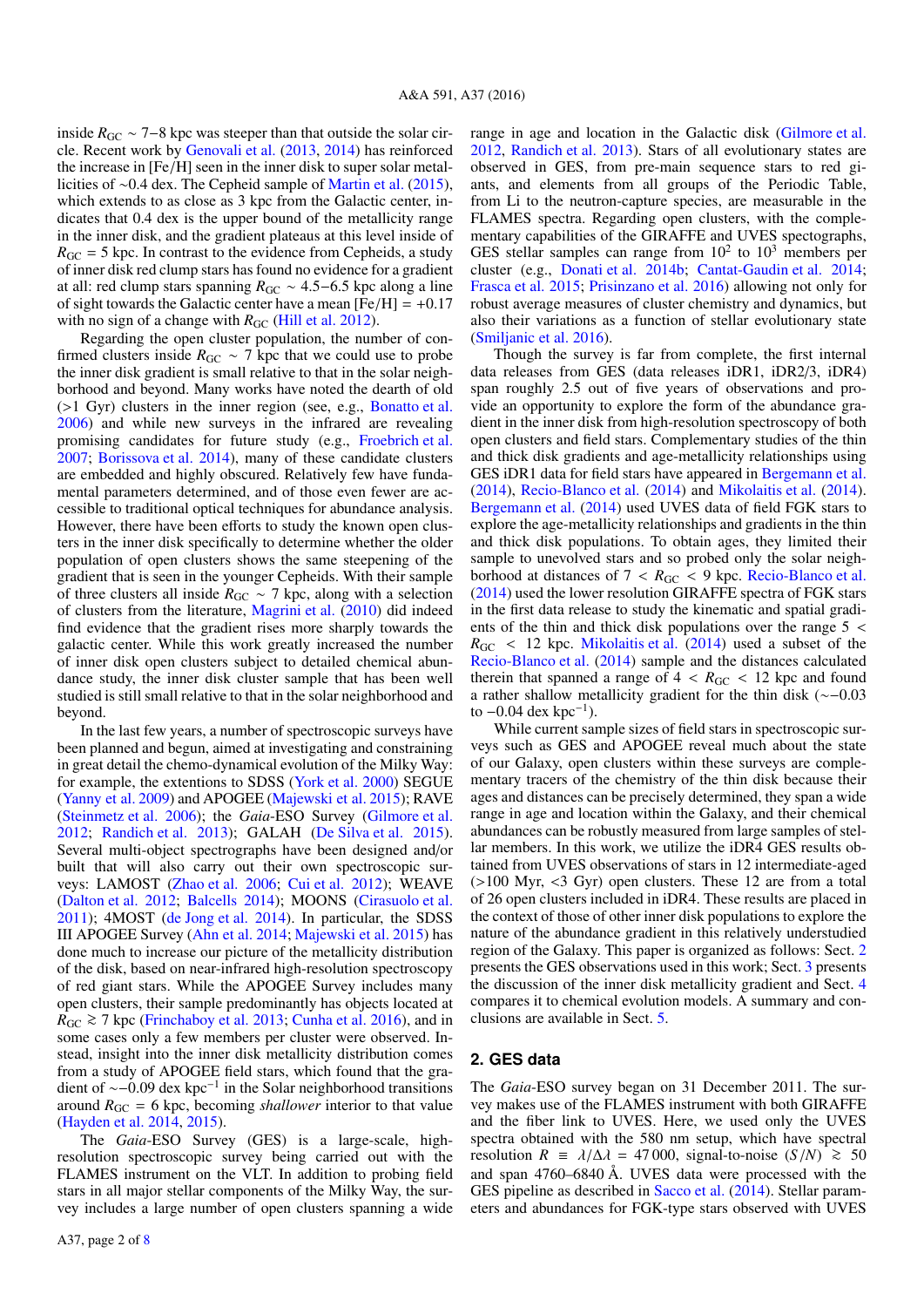Table 1. Cluster parameters.

<span id="page-2-1"></span>

| Cluster         |             | $\boldsymbol{b}$ | Age             | [Fe/H]           | <b>RV</b>        | # stars | $R_{\rm GC}$    | Z.            | Ref.           |
|-----------------|-------------|------------------|-----------------|------------------|------------------|---------|-----------------|---------------|----------------|
|                 | $(\degree)$ |                  | (Gyr)           | (dex)            | $(km s^{-1})$    |         | (kpc)           | (pc)          |                |
| Berkeley 44     | 53.2        | $+3.33$          | $1.6 \pm 0.3$   | $+0.17 \pm 0.04$ | $-8.7 \pm 0.7$   | 4       | $6.91 \pm 0.12$ | $128 \pm 17$  | This study     |
| Berkeley 81     | 34.51       | $-2.07$          | $0.86 \pm 0.10$ | $+0.21 \pm 0.06$ | $+48.3 \pm 0.6$  | 13      | $5.49 \pm 0.10$ | $-126 \pm 7$  | 1,2            |
| NGC 2516        | 273.8       | $-15.8$          | $0.16 \pm 0.04$ | $-0.06 \pm 0.05$ | $+23.6 \pm 1.0$  | 15      | $7.98 \pm 0.01$ | $-97 \pm 4$   | 3              |
| NGC 3532        | 289.6       | 1.35             | $0.30 \pm 0.10$ | $-0.03 \pm 0.02$ | $+4.8 \pm 1.4$   | 2       | $7.85 \pm 0.01$ | $12 \pm 1$    | $\overline{4}$ |
| NGC 4815        | 303.63      | $-2.10$          | $0.57 \pm 0.07$ | $-0.03 \pm 0.06$ | $-29.6 \pm 0.5$  | 5       | $6.94 \pm 0.04$ | $-95 \pm 6$   | 5.             |
| <b>NGC 6005</b> | 325.8       | $-3.00$          | $1.20 \pm 0.30$ | $+0.16 \pm 0.02$ | $-24.1 \pm 1.34$ | 12      | $5.97 \pm 0.34$ | $-141 \pm 26$ | 6              |
| NGC 6633        | 36.0        | 8.3              | $0.63 \pm 0.10$ | $-0.05 \pm 0.06$ | $-28.8 \pm 1.5$  | 11      | $7.71 \pm 0.01$ | $52 \pm 2$    |                |
| NGC 6705        | 27.31       | $-2.78$          | $0.30 \pm 0.05$ | $+0.08 \pm 0.05$ | $+34.9 \pm 1.6$  | 27      | $6.33 \pm 0.16$ | $-95 \pm 10$  | 8              |
| NGC 6802        | 55.3        | 0.92             | $1.0 \pm 0.1$   | $+0.10 \pm 0.02$ | $+11.9 \pm 0.9$  | 8       | $6.96 \pm 0.07$ | $36 \pm 3$    | This study     |
| Pismis 18       | 308.2       | 0.30             | $1.2 \pm 0.4$   | $+0.11 \pm 0.02$ | $-27.5 \pm 0.7$  | 6       | $6.85 \pm 0.17$ | $12 \pm 2$    | 6              |
| Trumpler 20     | 301.48      | $+2.22$          | $1.50 \pm 0.15$ | $+0.10 \pm 0.05$ | $-40.2 \pm 1.3$  | 42      | $6.86 \pm 0.01$ | $136 \pm 4$   | 9              |
| Trumpler 23     | 328.8       | $-0.50$          | $0.8 \pm 0.1$   | $+0.14 \pm 0.03$ | $-61.3 \pm 0.9$  | 10      | $6.25 \pm 0.15$ | $-18 \pm 2$   | This study     |

References. References for cluster ages,  $R_{\text{GC}}$  and *z* distances: (1) [Donati et al.](#page-7-36) [\(2014a\)](#page-7-36); (2) [Magrini et al.](#page-7-37) [\(2015\)](#page-7-37); (3) [Sung et al.](#page-7-38) [\(2002\)](#page-7-38); (4) [Clem et al.](#page-7-39) [\(2011\)](#page-7-39); (5) [Friel et al.](#page-7-40) [\(2014\)](#page-7-40); (6) [Piatti et al.](#page-7-41) [\(1998\)](#page-7-41); (7) Jeff[ries et al.](#page-7-42) [\(2002\)](#page-7-42); (8) [Cantat-Gaudin et al.](#page-6-8) [\(2014\)](#page-6-8); (9) [Donati et al.](#page-7-29) [\(2014b\)](#page-7-29).

were determined by up to 14 independent groups, and homogenized in a process described in [Smiljanic et al.](#page-7-43) [\(2014\)](#page-7-43). Results from working groups specializing in different stellar types were then combined to result in a set of recommended parameters utilized by the GES collaboration (Hourihane et al., in prep.). These recommended parameters, available in the "recommendedastroanalysis" table within GESiDR4Final, were used in this work.

Analysis has now been completed and the data products for all survey observations taken before July 2014 have been released to the consortium as GESviDR4Final. This data release included some updated analysis methods and homogenization across multiple working groups. As a result, this release included newly determined stellar parameters and abundances for the previously analyzed objects, so the parameters presented here differ slightly from those in earlier GES publications.

Twelve intermediate-aged clusters inside the solar circle (for this work we adopted  $R_{GC}$  = 8.0 kpc for the Sun) have been targeted with UVES observations and included in GESviDR4Final (Table 1). Of these, results from earlier internal data releases were published for the clusters Trumpler 20, NGC 4815, NGC 6705 (M 11) and Berkeley 81. References for these works are given in Table [1.](#page-2-1) For these objects, we adopted the ages and distances determined from those published papers. For five of the remaining eight clusters we used values from the literature as given in Table [1.](#page-2-1) Three of these clusters are nearby and have distances that rest on Hipparcos measurements (NGC 2516, NGC 3532, and NGC 6633). Two others (NGC 6005 and Pismis 18) have parameters that rely on traditional methods of fitting isochrones, but with models that are consistent with the metallicities derived here; we explore the impact of errors on their distances below. For the remaining three clusters, we estimated new cluster ages, distances, and  $E(B - V)$ values taking into account the new GES metallicities, which are significantly higher than previously assumed metallicities (Be 44 and NGC 6802), or for which we already had analysis underway (Trumpler 23, Overbeek et al., in prep.). Analysis for these clusters was intended only to give preliminary values that primarily take into account the revised metallicity and membership information from GES; a more complete treatment and redetermination of cluster parameters will be presented in future publications (e.g., Tang et al., in prep. for NGC 6802). For these clusters, we used radial velocities measured from both UVES and GIRAFFE observations in the cluster field to determine estimates of cluster systemic velocities. First, a mean radial velocity was calculated

from all stars in the cluster field. Probable radial velocity members were chosen as those stars within approximately 2 sigma about the mean velocity. Using this indication of membership in conjuction with published photometry [\(Janes & Hoq](#page-7-44) [2011,](#page-7-44) for Be 44 and NGC 6802 and [Carraro et al.](#page-6-11) [2006,](#page-6-11) for Trumpler 23), we fit PARSEC isochrones [\(Bressan et al.](#page-6-12) [2012\)](#page-6-12) at the derived GES metallicities (see below), to obtain estimates of cluster reddening, distance, and age which are summarized in Table [1.](#page-2-1)

For clusters available in earlier GES releases, we determined membership independently of those previously published. Not only have the recommended parameters and abundances varied slightly with each data release as a consequence of the calibration process, but in the case of some clusters, additional fields were observed and include more cluster members than were available in iDR1 and iDR2/3. Mean cluster metallicities were based on an evaluation of individual star cluster membership using radial velocities and abundances from UVES spectra in GESviDR4Final. We used the radial velocities in combination with the derived [Fe/H] values from UVES observations as a guide for determining membership; cluster members clump tightly in a diagram of radial velocity versus [Fe/H], aiding the elimination of potential non-member stars near the cluster velocity. The majority of [Fe/H] values came from evolved stars in the red clump or along the giant branch, but for the closest clusters NGC 2516, 3532 and 6633, include determinations from dwarf stars as well. The resulting mean cluster abundances and standard deviations about the mean and radial velocities, based on these likely members, are given in Table [1.](#page-2-1) The GES ID, coordinates, and the GES recommended parameters for all stars considered cluster members and used in forming the mean metallicities are given in Table [2.](#page-3-0)

The location of these inner disk GES clusters relative to the plane of the Milky Way disk is shown in the top panel of Fig. [1.](#page-3-1) All clusters are within ∼150 pc of the plane, and appear to be thin disk objects. The bottom panel of Fig. [1](#page-3-1) shows the range of cluster age as a function of  $R_{\text{GC}}$ . Clusters at similar  $R_{\text{GC}}$  can vary in age by as much as 1 Gyr.

### <span id="page-2-0"></span>**3. Inner disk metallicity gradient**

With nine open clusters inside  $R_{\text{GC}} = 7$  kpc, the GES sample is a factor of three times larger than previous homogeneous samples in this part of the Galactic disk [\(Magrini et al.](#page-7-12) [2010\)](#page-7-12) and allows us to see more clearly the trend of metallicity inside the solar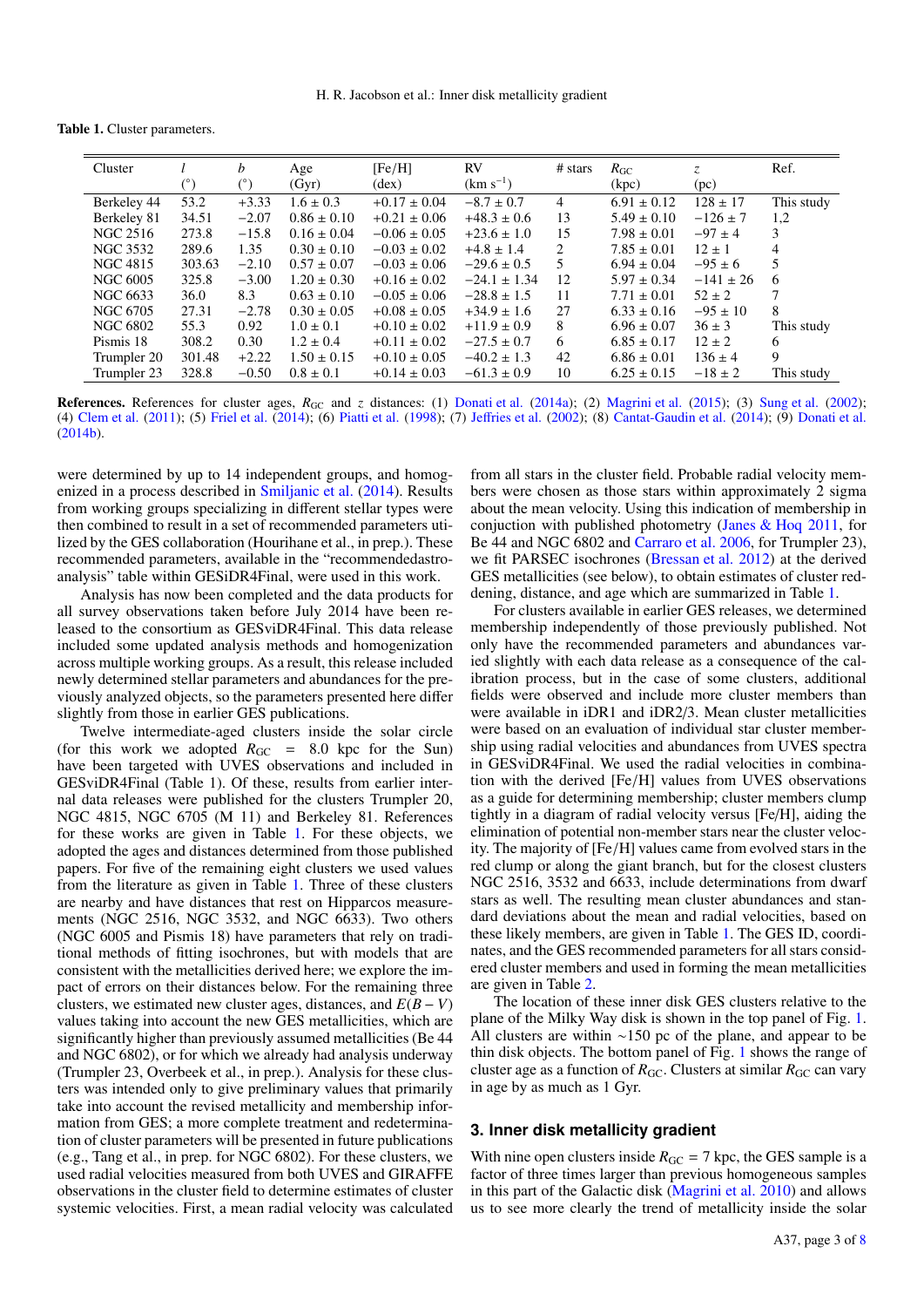<span id="page-3-0"></span>Table 2. Parameters for cluster members.

| Cluster    | <b>Star</b><br><b>GES ID</b> | RA (J2000)<br>$(\text{deg})$ | Dec (J2000)<br>$(\text{deg})$ | [Fe/H]<br>$(\text{dex})$ | e(Fe/H)<br>$(\text{dex})$ | $T_{\rm eff}$<br>(K) | $e(T_{\text{eff}})$<br>(K) | $\log g$<br>(dex) | $e(\log q)$<br>$(\text{dex})$ | <b>RV</b><br>$(km s^{-1})$ |
|------------|------------------------------|------------------------------|-------------------------------|--------------------------|---------------------------|----------------------|----------------------------|-------------------|-------------------------------|----------------------------|
| Berkeley44 | 19170732+1930555             | 289.2805000                  | 19.5154167                    | 0.11                     | 0.14                      | 4998                 | 233                        | 3.13              | 0.55                          | $-7.7$                     |
| Berkeley44 | 19170911+1933256             | 289.2879583                  | 19.5571111                    | 0.20                     | 0.12                      | 4943                 | 182                        | 3.06              | 0.44                          | $-9.1$                     |
| Berkeley44 | 19171388+1933333             | 289.3078333                  | 19.5592500                    | 0.22                     | 0.14                      | 4996                 | 181                        | 2.79              | 0.46                          | $-9.1$                     |
| Berkeley44 | 19172208+1933254             | 289.3420000                  | 19.5570556                    | 0.15                     | 0.13                      | 4880                 | 222                        | 2.77              | 0.56                          | $-8.7$                     |
| Berkeley81 | 19013537-0028186             | 285.3973750                  | $-0.4718333$                  | 0.27                     | 0.13                      | 5167                 | 142                        | 3.30              | 0.30                          | 47.5                       |
| Berkeley81 | 19013631-0027447             | 285.4012917                  | $-0.4624167$                  | 0.25                     | 0.11                      | 4991                 | 138                        | 2.79              | 0.30                          | 47.6                       |
| Berkeley81 | 19013651-0027021             | 285.4021250                  | $-0.4505833$                  | 0.22                     | 0.12                      | 4939                 | 127                        | 3.14              | 0.24                          | 48.9                       |
| Berkeley81 | 19013910-0027114             | 285.4129167                  | $-0.4531667$                  | 0.12                     | 0.10                      | 5012                 | 117                        | 2.96              | 0.24                          | 48.8                       |
| Berkeley81 | 19013997-0028213             | 285.4165417                  | $-0.4725833$                  | 0.32                     | 0.10                      | 4970                 | 149                        | 3.27              | 0.27                          | 48.6                       |
| Berkeley81 | 19014004-0028129             | 285.4168333                  | $-0.4702500$                  | 0.26                     | 0.10                      | 4940                 | 127                        | 2.77              | 0.24                          | 48.7                       |

Notes. The complete table is available at the CDS. The first few lines are shown here as a guide to its contents.



<span id="page-3-1"></span>[Fig. 1.](http://dexter.edpsciences.org/applet.php?DOI=10.1051/0004-6361/201527654&pdf_id=1) *Top panel*: locations of the GES open clusters (red triangles) relative to the Galactic plane ( $z = 0$ , solid line), as a function of their Galactocentric radii. All clusters lie within 150 pc of the mid-plane, and thus are members of the thin disk. *Bottom panel*: cluster ages (in Gyr) plotted as a function of  $R_{\text{GC}}$ .

radius. As shown in Fig. [2,](#page-3-2) the sample of 12 GES clusters (in red triangles) shows a steady decrease in [Fe/H] with increasing Galactocentric distance over the range of  $R_{GC} \sim 5.5-8$  kpc. The vertical error bars represent the standard deviations about the mean abundance determined from those stars judged to be members, and given in Table 1. As discussed in [Magrini et al.](#page-7-45) [\(2014\)](#page-7-45) and [Magrini et al.](#page-7-37) [\(2015\)](#page-7-37), in light of the highly uniform abundance scale for the GES determinations and the internal chemical homogeneity of the clusters, the differences in metallicity seen among the GES clusters are reliable and significant. The current sample reinforces this fact; as can be seen from the stellar parameters given in Table [2,](#page-3-0) typical uncertainties in [Fe/H] for individual stars are 0.10 dex. The rms deviations about the



<span id="page-3-2"></span>[Fig. 2.](http://dexter.edpsciences.org/applet.php?DOI=10.1051/0004-6361/201527654&pdf_id=2) Metallicity gradient as shown by the GES open clusters (red triangles) in comparison to literature studies. The open cluster literature compilation of [Netopil et al.](#page-7-46) [\(2016\)](#page-7-46) is shown as open gray squares, while clusters observed by the APOGEE survey [\(Frinchaboy et al.](#page-7-25) [2013\)](#page-7-25) are filled gray squares. The solid blue line shows the metallicity gradient as determined by APOGEE field giant stars within 250 pc of the Galactic mid-plane [\(Hayden et al.](#page-7-27) [2014\)](#page-7-27). The red dashed line is least-squares fit to the GES sample, with the value of the slope given in the caption.  $[Fe/H] = 0$  is indicated by the solid black line, to guide the eye.

cluster means, on the other hand, are much smaller, from 0.02 to 0.06 dex, indicating that there is no evidence of an internal spread in abundance within each cluster. There is a clear decrease in mean abundance from the innermost point sampled, at  $R_{\text{GC}} = 5.5$  kpc, out to the clusters close to the solar neighborhood. A linear regression analysis on the GES sample shows a metallicity gradient with a slope of  $-0.10 \pm 0.02$  dex kpc<sup>−1</sup>.<br>In addition to this clear trend, however, there is signifi

In addition to this clear trend, however, there is significant variation in [Fe/H] around  $R_{GC}$  = 7 kpc. The 5 clusters at  $R_{\text{GC}} = 7$  kpc cover a range of 0.2 dex, from Be 44 at [Fe/H] = +0.17 ± 0.04 to NGC 4815, with [Fe/H] =  $-0.03 \pm 0.06$ , well in excess of the scatter about the mean cluster metallicities. Since stars in these two clusters have similar atmospheric parameters and were analyzed homogeneously, this dispersion in [Fe/H] is likely real. Of the five clusters around  $R_{\text{GC}} = 7$  kpc, two have *l* ∼ 54°, and the other three cluster around *l* ∼ 305° (Table 1). However these two groups do not also cluster together in metallicity: the [Fe/H] dispersion at each Galactic longitude is 0.07 and 0.13 dex, respectively.

As mentioned previously, this homogeneous GES cluster sample explores the inner part of the disk with considerably larger statistics than in previous studies. More clusters will be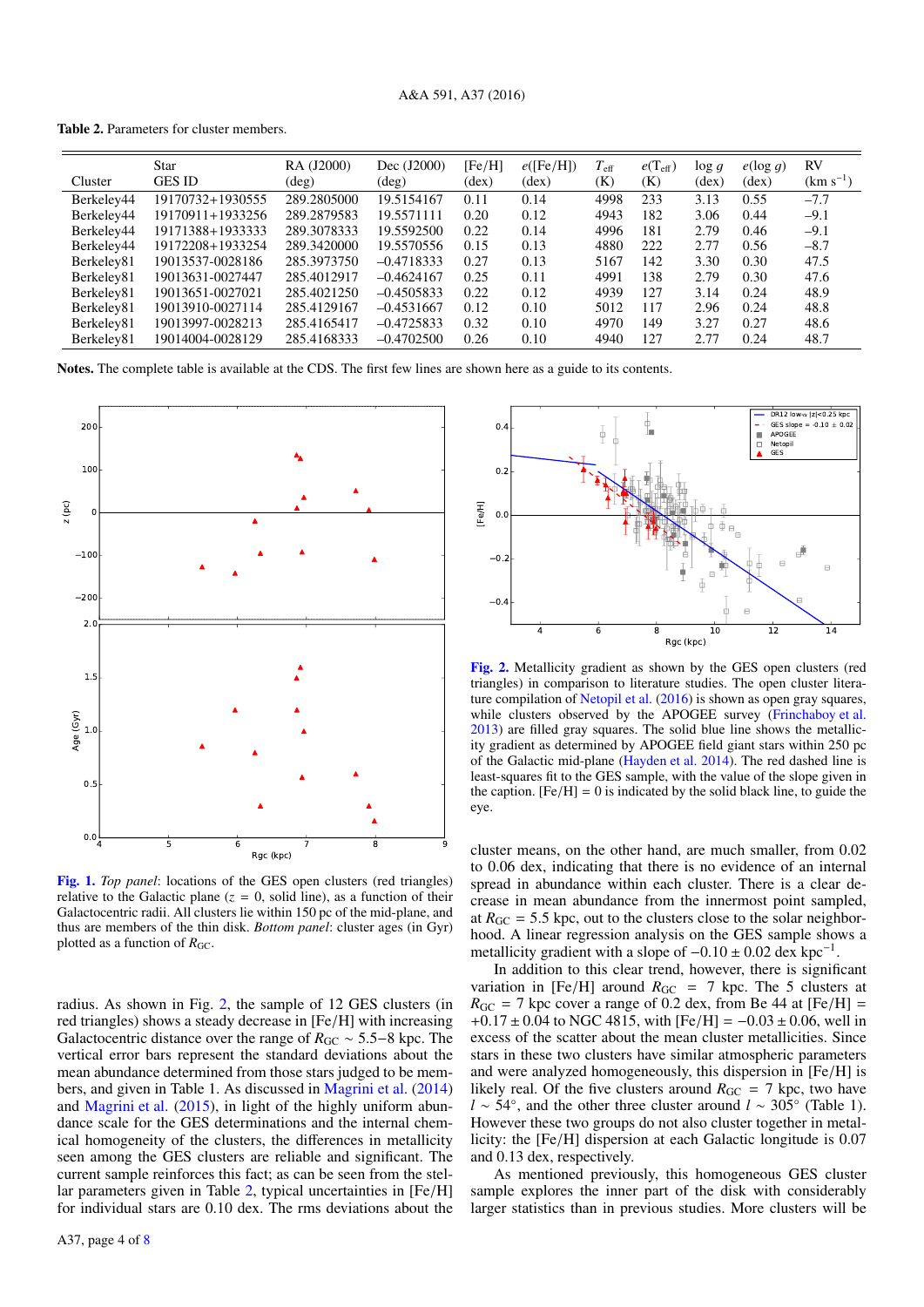available in future GES releases, sampling also the outer parts of the disk. At this stage, in order to study the behavior of the metallicity distribution across a wider range of Galactocentric distances, we also consider the large compilation of high-resolution open cluster metallicities in [Netopil et al.](#page-7-46) [\(2016\)](#page-7-46). This compilation is an update to that of [Heiter et al.](#page-7-3) [\(2014\)](#page-7-3), who determined weighted average [Fe/H] values for clusters based on rigorous selection criteria over a limited range of atmospheric parameters of literature measures. Though the numbers of open clusters observed homogeneously as part of large spectroscopic surveys (e.g., in GES; APOGEE – [Frinchaboy et al.](#page-7-25) [2013;](#page-7-25) LAMOST – [Zhang et al.](#page-7-47) [2015\)](#page-7-47) is growing, the [Heiter et al.](#page-7-3) [\(2014\)](#page-7-3) sample and its update is currently the closest one can come to a uniform sample formed from inhomogeneous literature measurements. Eight clusters in the current work are also in [Netopil et al.](#page-7-46) [\(2016\)](#page-7-46); we use the [Fe/H], age and  $R_{GC}$  values given in Table [1](#page-2-1) for the clusters in common.

Figure [2](#page-3-2) shows the metallicity distribution with  $R_{\text{GC}}$  for both the GES inner disk clusters (red triangles), and the [Netopil et al.](#page-7-46) [\(2016\)](#page-7-46) sample (open gray squares). We note that though clusters beyond  $R_{\text{GC}} = 14$  kpc have been studied, we limit our discussion to objects inside this limit, as the gradient appears to change around this Galactocentric radius (e.g., [Yong et al.](#page-7-48) [2005,](#page-7-48) [2012;](#page-7-4) [Carraro et al.](#page-6-1) [2007;](#page-6-1) [Pancino et al.](#page-7-49) [2010;](#page-7-49) [Andreuzzi et al.](#page-6-13) [2011;](#page-6-13) [Donati et al.](#page-7-50) [2015;](#page-7-50) [Netopil et al.](#page-7-46) [2016;](#page-7-46) see also [Twarog et al.](#page-7-2) [1997\)](#page-7-2). For comparison, we also plot open clusters observed as part of the APOGEE Survey [\(Frinchaboy et al.](#page-7-25) [2013;](#page-7-25) filled gray squares $)^{1}$  $)^{1}$  $)^{1}$ .

The linear gradient traced by the GES clusters,  $-0.10 \pm 10^{-1}$ 0.02 dex kpc<sup>-1</sup> is shown as the dashed red line. The gradient described by the APOGEE cluster sample is just as steen if not described by the APOGEE cluster sample is just as steep, if not steeper; [Frinchaboy et al.](#page-7-25) [\(2013\)](#page-7-25) reported <sup>−</sup>0.20±0.08 dex kpc<sup>−</sup><sup>1</sup> for clusters inside  $R_{\text{GC}} = 10 \text{ kpc}^2$  $R_{\text{GC}} = 10 \text{ kpc}^2$ . However, these cluster samples overlap in a very limited region of  $R_{\text{GC}} \sim 7-8$  kpc, and given the small sample sizes these slopes may not fully reflect the metallicity distribution in the inner disk. Fitting their larger literature sample [Netopil et al.](#page-7-46) [\(2016\)](#page-7-46) find a linear metallicity gradient of  $-0.085 \pm 0.017$  dex kpc<sup>-1</sup> for the 64 clus-<br>ters inside 9 kpc, a slope quite consistent with the relationship ters inside 9 kpc, a slope quite consistent with the relationship traced by the GES clusters. They note the strong influence of the three clusters with much higher metallicity at  $R_{\rm GC} \sim 7$  kpc (NGC 6253, 6583, and 6791) and omitting those find a more modest slope of  $-0.061 \pm 0.015$  dex kpc<sup>-1</sup>.<br>We note that while there is overlan i

We note that, while there is overlap in the distribution of metallicities of the various samples, the GES abundances appear on the lower boundary of the distribution of [Netopil et al.](#page-7-46) [\(2016\)](#page-7-46) and APOGEE values at the same  $R_{\text{GC}}$ . The slightly lower [Fe/H] values for the GES clusters around *<sup>R</sup>*GC <sup>∼</sup> 8 kpc may indicate a ∼0.1 dex zero-point offset between the GES and [Netopil et al.](#page-7-46) [\(2016\)](#page-7-46) metallicity scales. It is also possible that the small numbers of the GES clusters in the solar neighborhood shown here do not fully reflect its intrinsic abundance distribution, and a larger sample of clusters would include objects of solar metallicity. For the eight clusters in common between the GES and the [Netopil et al.](#page-7-46) [\(2016\)](#page-7-46) study, the difference in [Fe/H] is only  $0.04 \pm 0.05$  (s.d.), suggesting that the systematic differences are small. Given these caveats, the metallicity distribution of the GES clusters is consistent with that of the [Netopil et al.](#page-7-46) [\(2016\)](#page-7-46) sample.



<span id="page-4-2"></span>[Fig. 3.](http://dexter.edpsciences.org/applet.php?DOI=10.1051/0004-6361/201527654&pdf_id=3) Same as in Fig. [2,](#page-3-2) but with distances determined by [Netopil et al.](#page-7-46) [\(2016\)](#page-7-46) for GES clusters in their compilation. Note the magnitude of the GES cluster gradient has changed by  $0.01$  dex kpc<sup>-1</sup>.

Also shown in Fig. [2](#page-3-2) is the gradient determined from  $2 \times$  $10<sup>4</sup>$  giant stars in the APOGEE Survey [\(Hayden et al.](#page-7-27) [2014\)](#page-7-27). Specifically, we plot the gradient determined from a subsample of APOGEE stars with low  $\alpha$  Fe] measures, confined to within 250 pc of the Galactic mid-plane (i.e., likely thin disk giant stars). As mentioned in the Introduction, [Hayden et al.](#page-7-27) [\(2014\)](#page-7-27) found that the metallicity gradient of  $-0.09$  dex kpc<sup>-1</sup> broke and became shallower inside  $R_{\text{GC}} = 6$  kpc. Only one GES object lies inside (though on the edge of) this break, and its [Fe/H] value is consistent with both slopes shown by the APOGEE data.

[Hayden et al.](#page-7-27) [\(2014\)](#page-7-27) also traced the vertical abundance gradients in the disk, finding that they may be steeper in the inner Galaxy, with values of  $-0.4$  dex kpc<sup>-1</sup> for the low [ $\alpha$ /Fe] stars inside  $R_{CC} = 7$  kpc. Figure 1 shows that the GES clusters inside  $R_{\text{GC}}$  = 7 kpc. Figure [1](#page-3-1) shows that the GES clusters reach at most 150 pc from the Galactic plane, so the impact of this gradient, if it applied to the cluster population, would be at most ∼0.05 dex. Correcting for this small effect, though, would serve to steepen the gradient by a small amount, to −0.12 dex kpc<sup>−</sup><sup>1</sup> since the two innermost clusters are also among those most distant from the Galactic plane.

While the importance of homogeneous [Fe/H] measures to the determination of the metallicity gradient cannot be overstated, distances must also be homogeneous. Given that the GES clusters and the [Netopil et al.](#page-7-46) [\(2016\)](#page-7-46) sample have different distance scales (though both adopt  $R_{\text{GC}} = 8.0$  kpc for the Sun), we calculate the GES cluster metallicity gradient again adopting [Netopil et al.](#page-7-46) [\(2016\)](#page-7-46) *R*<sub>GC</sub> values for objects in common. This is shown in Fig. [3.](#page-4-2) The gradient steepens slightly to  $-0.11 \pm 0.02$  dex kpc<sup>-1</sup>, as the [Netopil et al.](#page-7-46) [\(2016\)](#page-7-46)  $R_{\rm GC}$  values are generally closer to the Sun than our values. We noted earare generally closer to the Sun than our values. We noted earlier that two of the clusters in the GES sample have larger than typical uncertainties in distance; these have little impact on the derived linear gradient. Changing their distances by the quoted errors changes the gradient by at most 0.01. We conclude that, in general, the metallicity gradients shown by the GES sample, the [Netopil et al.](#page-7-46) [\(2016\)](#page-7-46) sample, and the APOGEE field star sample are consistent with one another.

The motivation of this work was to determine if the GES inner disk objects showed an indication of the metallicity gradient steepening inside the solar circle as previous studies have indicated (e.g., [Genovali et al.](#page-7-8) [2014;](#page-7-8) [Magrini et al.](#page-7-12) [2010\)](#page-7-12). Given the consistency of the slopes of the different samples in Fig. [2](#page-3-2) and Fig. [3,](#page-4-2) there is no indication that the open clusters' metallicity

<span id="page-4-0"></span><sup>&</sup>lt;sup>1</sup> We show only those APOGEE clusters in which more than one star was observed.<br> $\frac{2 \text{ Frinohole}}{2}$ 

<span id="page-4-1"></span>[Frinchaboy et al.](#page-7-25) [\(2013\)](#page-7-25) adopted  $R_{\text{GC}} = 8.5$  kpc for the Sun, as opposed to 8.0 kpc in this work.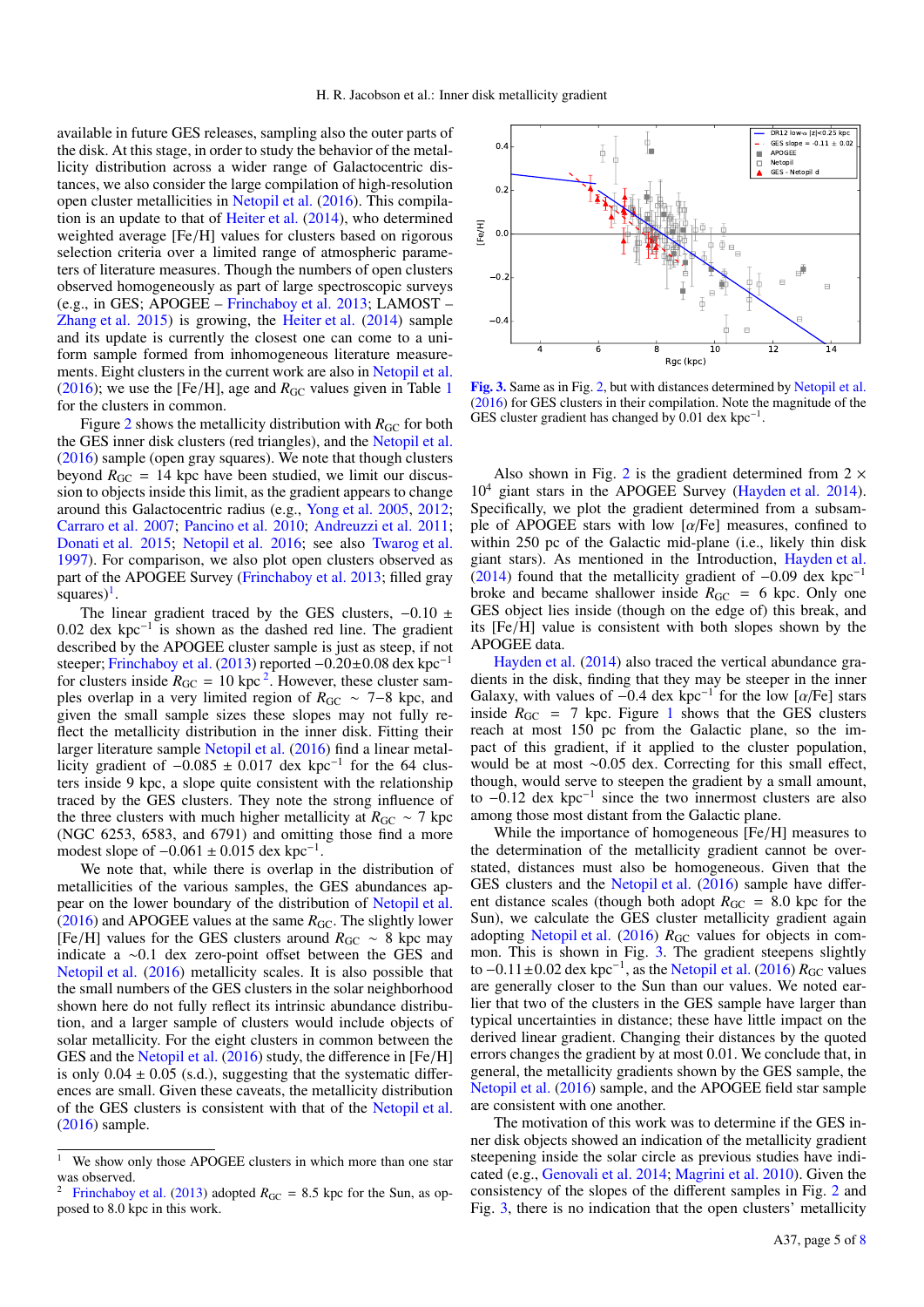

<span id="page-5-1"></span>[Fig. 4.](http://dexter.edpsciences.org/applet.php?DOI=10.1051/0004-6361/201527654&pdf_id=4) GES open clusters (black-lined triangles) and [Netopil et al.](#page-7-46) [\(2016\)](#page-7-46) clusters (filled squares), color-coded by age. The colored solid lines represent the metallicity gradients for different-aged stars in the chemical evolution model of [Minchev et al.](#page-7-51) [\(2014\)](#page-7-51). The gradient shown by the clusters is much steeper than that of the model.

gradient changes within the range of  $R_{GC} \sim 6-8$  kpc, and in fact the APOGEE field star data indicate a shallower slope in the innermost region studied.

## <span id="page-5-0"></span>**4. Comparison to model predictions**

Open clusters have long been used to help constrain chemical evolution models of the Milky Way disk, through both the shape of their radial gradients and their evolution with time (e.g., [Tosi](#page-7-52) [1982;](#page-7-52) [Chiappini et al.](#page-7-53) [2001;](#page-7-53) [Cescutti et al.](#page-6-14) [2007;](#page-6-14) [Magrini et al.](#page-7-54) [2009\)](#page-7-54). To date, the observational evidence for the time evolution of the gradient has been mixed. Generally, open cluster studies have found relatively little evidence of a change of the gradient with time, though there are some indications that the younger clusters have a slightly shallower distribution than the older clusters (a flattening of the gradient with time: [Friel et al.](#page-7-55) [2002;](#page-7-55) [Magrini et al.](#page-7-54) [2009;](#page-7-54) [Carrera & Pancino](#page-6-15) [2011;](#page-6-15) [Andreuzzi et al.](#page-6-13) [2011\)](#page-6-13). However, studies of other objects or combinations of different stellar populations have indicated the opposite. [Stanghellini & Haywood](#page-7-56) [\(2010\)](#page-7-56), for example, found evidence that the gradient has grown steeper with time based on an analysis of disk planetary nebulae.

The chemical evolution model of [Minchev et al.](#page-7-57) [\(2013,](#page-7-57) [2014\)](#page-7-51) allows for the movement of star particles from their birthplace due to radial migration effects. (We take their work as an example; other dynamical models of Milky Way-like galaxies that trace stellar chemistry do exist, e.g., [Roškar et al.](#page-7-58) [2008;](#page-7-58) [Schönrich & Binney](#page-7-59) [2009;](#page-7-59) [Loebman et al.](#page-7-60) [2011;](#page-7-60) [Bird et al.](#page-6-16) [2012;](#page-6-16) [Kubryk et al.](#page-7-61) [2013.](#page-7-61)) Figure [4](#page-5-1) shows the metallicity gradients predicted by their model for different-aged objects within 250 pc of the Galactic plane (taken from Fig. 10 and Table 1 of [Minchev et al.](#page-7-51) [2014\)](#page-7-51). We also plot the GES and [Netopil et al.](#page-7-46) [\(2016\)](#page-7-46) open cluster samples color-coded with the same age ranges as the model gradients. The majority of open clusters are <2 Gyr old (magenta symbols), and show a steeper gradient than the model at all age ranges. We note also that the open clusters, almost regardless of age, do not align with the model predictions, either in the value of the metallicity or the dependance on age. It has been shown that open cluster metallicity does not correlate with cluster age as would arise from a general increase in the metallicity of the disk with time (e.g., [Friel et al.](#page-7-55) [2002\)](#page-7-55) and this general impression is reinforced in Fig. [4;](#page-5-1) almost



<span id="page-5-2"></span>[Fig. 5.](http://dexter.edpsciences.org/applet.php?DOI=10.1051/0004-6361/201527654&pdf_id=5) Residuals in [Fe/H] from the linear gradient as a function of cluster age.

all the younger clusters, with ages <2 Gyr, have lower metallicities than predicted in the model. Conversely, the oldest of the clusters lie at higher metallicities than predicted.

[Netopil et al.](#page-7-46) [\(2016\)](#page-7-46), investigating possible age-metallicity relationships among their homogenized literature sample, found evidence, in fact, of an increase in metallicity with age. Comparing metallicities of clusters with ages less than 0.5 Gyr to those with ages between 1 and 2.5 Gyr, corrected for the radial gradient, they found that the younger group had metallicities ∼0.07 dex lower than the older group. This held even when they only considered clusters within  $7 \leq R_{GC} \leq 9$  kpc. We can carry out the same exercise with the GES clusters, and find an identical result. Residuals from the linear gradient show a clear correlation with cluster age (Fig. [5\)](#page-5-2); the younger clusters are at systematically lower metallicities, while the older ones are at systematically higher metallicities. Using the same age groupings adopted by [Netopil et al.](#page-7-46) [\(2016\)](#page-7-46), we find, as they did, that clusters with ages less than 0.5 Gyr show a mean residual of <sup>−</sup>0.<sup>021</sup> <sup>±</sup> <sup>0</sup>.026 while clusters older than 1.0 Gyr have a mean residual of  $+0.041 \pm 0.037$ . That this trend is evident in our homogeneously analyzed (and smaller) cluster sample that extends to  $R_{\text{GC}} \sim 5.5$  kpc is worth emphasizing.

As [Netopil et al.](#page-7-46) [\(2016\)](#page-7-46) point out, this increase in metallicity with age, contrary to what would be expected from simple expectations of chemical evolution, can be explained by the effect of radial migration, as more metal-rich and older objects from the inner disk move outward. An analogous result has been seen in a comparison of metallicity gradients traced by planetary nebulae and H II regions in M 31: the older nebulae exhibit a flatter gradient and higher oxygen abundances than the younger H II regions [\(Magrini et al.](#page-7-62) [2016\)](#page-7-62). In their comparison to the chemical evolution model of [Minchev et al.](#page-7-57) [\(2013\)](#page-7-57), [Netopil et al.](#page-7-46) [\(2016\)](#page-7-46) found that the trend of increasing metallicity with age was qualitatively consistent with the effect of radial migration, but was stronger than predicted by the model. The same holds true for our cluster sample.

However, in the larger context, the exact magnitude and effect of radial migration on the chemical abundance trends seen in the Milky Way have yet to be firmly established. Observationally, evidence appears to be growing that radial migration effects cannot be ignored. The lack of an age-metallicity relation for stars in the solar neighborhood can be naturally explained by migration processes, for example (e.g., [Haywood](#page-7-63) [2006\)](#page-7-63). Also, the shapes of metallicity distribution functions in different radial bins of APOGEE red giant stars led [Hayden et al.](#page-7-28) [\(2015\)](#page-7-28) to conclude that "migration is of global importance in the evolution of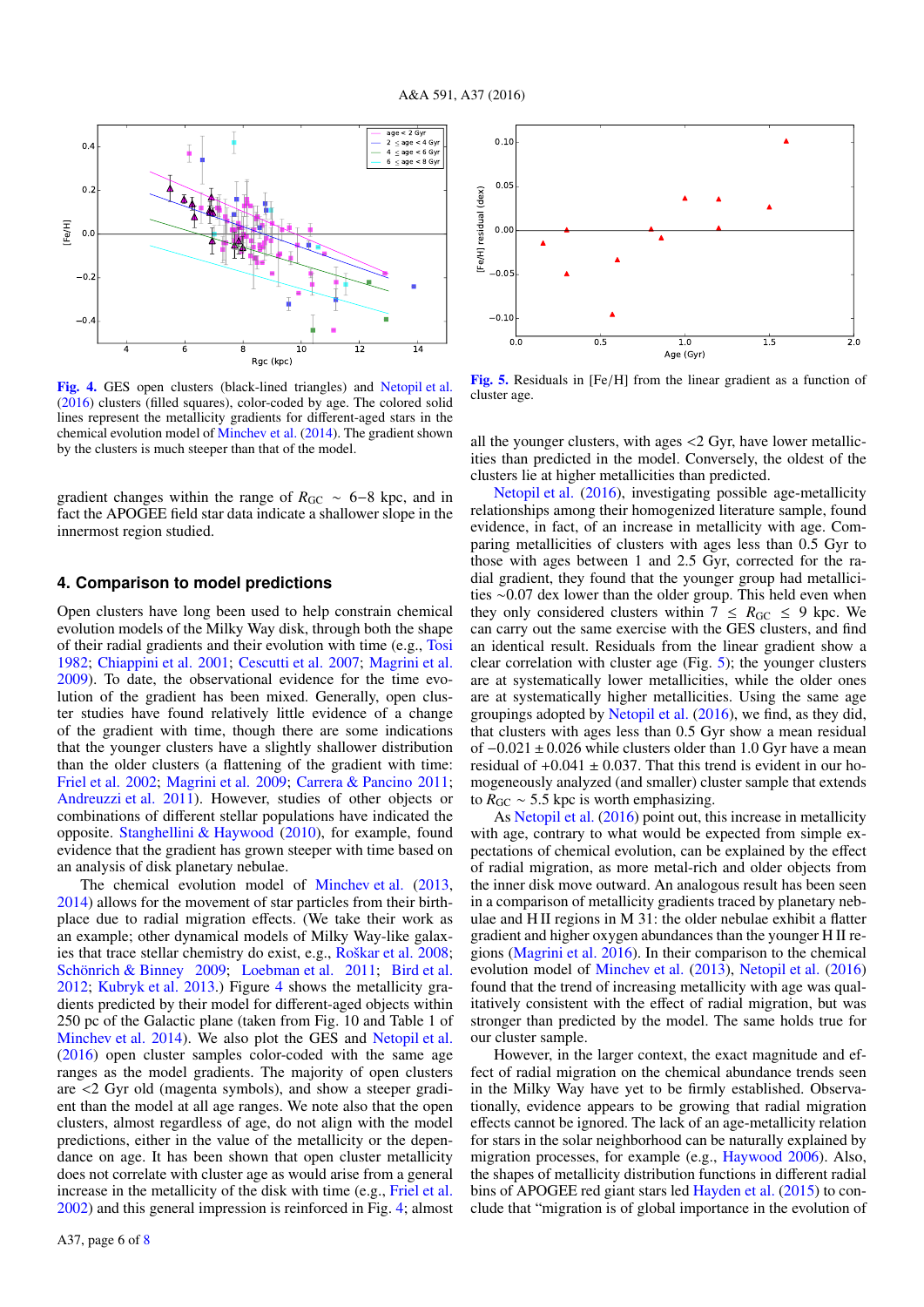the disk" (p. 12). Furthermore, some radial migration models can reproduce observations remarkably well (e.g., [Loebman et al.](#page-7-64) [2016\)](#page-7-64). However, radial migration models still vary from one to another on the assumption of initial conditions, as well as how the bar and spiral arms system are treated. Still more assumptions are made when a chemical evolution model is applied to a dynamical one [\(Minchev et al.](#page-7-57) [2013,](#page-7-57) are clear on the sensitivity of their results to assumptions made in their model). Adding chemistry to a dynamical model introduces additional uncertainties that complicate comparison of models to one another and to observations.

As a result, different models can produce conflicting predictions. For example, [Minchev et al.](#page-7-57) [\(2013\)](#page-7-57) found that the Sun most likely formed near somewhere between  $R_{\text{GC}} = 5.5-7$  kpc, while [Martínez-Barbosa et al.](#page-7-65) [\(2015\)](#page-7-65) found the probability that the Sun formed inside  $R_{\text{GC}} = 8$  kpc to be no higher than 30%. Furthermore, they found that when radial migration effects were strong, the Sun was more likely to migrate from the outer disk, and this only occurred in specific cases.

In an analysis of FGK stars near the Sun, [Haywood et al.](#page-7-66) [\(2013\)](#page-7-66) argue for the lack of a detectable influence of radial migration, at least in the solar neighborhood. They argue that the ellipticity of stellar orbits, plus the Sun's nearness to the transition to the metal-poor outer disk ( $R_{\text{GC}} \sim 10$  kpc), are sufficient to explain the presence of both metal-poor and metal-rich stars in the solar neighborhood. They furthermore argue that the Milky Way disk likely formed outside-in, rather than inside-out, based on the different age distributions of the metal-poor and metal-rich stars near the Sun.

Finally, it is still uncertain whether the effect of radial migration on open clusters is the same as that for field stars. Migration has been proposed to explain the presence of clusters with [Fe/H]  $\sim$  +0.4 dex near  $R_{\rm GC} \sim$  7 kpc, such as NGC 6791; however, a study by [Jílková et al.](#page-7-67) [\(2012\)](#page-7-67) concluded it was very unlikely. On the other hand, Fujii  $& Baba (2012)$  $& Baba (2012)$ used *N*-body simulations of clusters in a Galactic disk and found a timescale of ∼100 Myr for the radial migration of open clusters. In that time period, they demonstrated a cluster could move ∼1.5 kpc from its birth location, with minimal mass loss. However, their simulation did not include the effects of the bar, and so it is not clear whether their general conclusions apply to clusters inside the Solar circle, as we consider here. [Martinez-Medina et al.](#page-7-69) [\(2016\)](#page-7-69) demonstrated that spiral arms can lift open clusters >1 kpc above the Galactic mid-plane, which can explain the tendency of older  $(>1 \text{ Gyr})$  clusters to have large *z*-distances, but they do not explore variations of cluster  $R_{\text{GC}}$  in their model.

In conclusion, to fully gauge the impact of radial migration on the formation and evolution of the disk, the full range of observations of different stellar populations at different locations in the disk (correcting for observational biases) must be compared with multiple chemo-dynamical models that are built upon different assumptions and have different uncertainties. This should be possible within the next decade, after the many ongoing and planned spectroscopic surveys of the Galaxy are complete.

### <span id="page-6-10"></span>**5. Summary**

We have presented an analysis of the inner disk metallicity gradient based on metallicities of 12 intermediate-aged clusters observed as part of the *Gaia*-ESO Survey. Our sample triples the number of clusters inside  $R_{\text{GC}} = 7$  kpc compared to previous homogeneous literature studies, and also spans a wider range in age (∼1.5 Gyr) than other studies of objects in this part of the disk (e.g., Cepheids in [Andrievsky et al.](#page-6-0) [2002\)](#page-6-0).

The metallicity gradient of our sample, which spans  $5.5 <$  $R_{\rm GC}$  < 8 kpc, is  $-0.10 \pm 0.02$  dex kpc<sup>-1</sup>, consistent within uncertainties to the gradient measured by APOGEE red giant stars certainties to the gradient measured by APOGEE red giant stars [\(Hayden et al.](#page-7-27) [2014\)](#page-7-27). As our sample stars all lie within 150 pc of the Galactic plane, the impact of a vertical metallicity gradient on our results is expected to be less than 0.05 dex, and would only change the radial gradient by 0.01 dex kpc−<sup>1</sup> . The metallicity gradient shown by our inner disk sample is also consistent with that shown by the larger cluster sample of [Netopil et al.](#page-7-46) [\(2016\)](#page-7-46) in the range of  $6 < R_{GC} < 14$  kpc. Therefore, the GES clusters do not support previous claims in the literature that the metallicity gradient steepens inside the solar circle.

We have also found that the GES clusters exhibit a trend of increasing metallicity with cluster age: after correcting for the effect of the gradient, clusters older than 1 Gyr are 0.06 dex more metal-rich than clusters aged <0.5 Gyr. Two clusters that exemplify this effect, Berkeley 44 (age 1.6 Gyr, [Fe/H] =  $+0.17 \pm$ 0.04) and NGC 4815 (age 570 Myr,  $[Fe/H] = -0.03 \pm 0.06$ ), both reside at  $R_{\text{GC}} = 6.9$  kpc, indicating that the dispersion in [Fe/H] with  $R_{\text{GC}}$  is ~0.2 dex.

A comparison of the inner disk metallicity gradient to the predictions of the chemical evolution model of [Minchev et al.](#page-7-51) [\(2014\)](#page-7-51) found relatively poor agreement (Fig. 4). The agemetallicity relation for our sample is consistent with the effects of radial migration predicted by [Minchev et al.](#page-7-51) [\(2014\)](#page-7-51), as also discussed in [Netopil et al.](#page-7-46) [\(2016\)](#page-7-46), but the slope and temporal evolution of the gradient predicted by the model is at odds with the values shown by open clusters in general. We look forward to a comparison of cluster and model results when the *Gaia*-ESO Survey is complete.

*Acknowledgements.* The authors thank the referee for comments that improved the presentation of this research. This work was partly supported by the European Union FP7 programme through ERC grant number 320360 and by the Leverhulme Trust through grant RPG-2012-541. We acknowledge the support from INAF and Ministero dell' Istruzione, dell' Università e della Ricerca (MIUR) in the form of the grant "Premiale VLT 2012" and "The Chemical and Dynamical Evolution of the Milky Way and Local Group Galaxies" (prot. 2010LY5N2T). The results presented here benefit from discussions held during the *Gaia*-ESO workshops and conferences supported by the ESF (European Science Foundation) through the GREAT Research Network Programme. F.J.E. acknowledges financial support from the ARCHES project (7th Framework of the European Union, n 313146). S.V. gratefully acknowledges the support provided by Fondecyt reg. 1130721. U.H. acknowledges support from the Swedish National Space Board (SNSB). D.G. gratefully acknowledges support from the Chilean BASAL Centro de Excelencia en Astrofísica y Tecnologías Afines (CATA) grant PFB-06/2007.

#### **References**

<span id="page-6-13"></span><span id="page-6-7"></span><span id="page-6-0"></span>Ahn, C. P., Alexandroff, R., Allende Prieto, C., et al. 2014, [ApJS, 211, 17](http://linker.aanda.org/10.1051/0004-6361/201527654/1) Andreuzzi, G., Bragaglia, A., Tosi, M., & Marconi, G. 2011, [MNRAS, 412, 1265](http://linker.aanda.org/10.1051/0004-6361/201527654/2) Andrievsky, S. M., Bersier, D., Kovtyukh, V. V., et al. 2002, [A&A, 384, 140](http://linker.aanda.org/10.1051/0004-6361/201527654/3) Balcells, M. 2014, [EAS Pub. Ser., 67, 227](http://linker.aanda.org/10.1051/0004-6361/201527654/4)

<span id="page-6-9"></span><span id="page-6-6"></span>Bergemann, M., Ruchti, G. R., Serenelli, A., et al. 2014, [A&A, 565, A89](http://linker.aanda.org/10.1051/0004-6361/201527654/5)

<span id="page-6-16"></span>Bird, J. C., Kazantzidis, S., & Weinberg, D. H. 2012, [MNRAS, 420, 913](http://linker.aanda.org/10.1051/0004-6361/201527654/6)

<span id="page-6-5"></span><span id="page-6-4"></span>Bonatto, C., Kerber, L. O., Bica, E., & Santiago, B. X. 2006, [A&A, 446, 121](http://linker.aanda.org/10.1051/0004-6361/201527654/7) Borissova, J., Chené, A.-N., Ramírez Alegría, S., et al. 2014, [A&A, 569, A24](http://linker.aanda.org/10.1051/0004-6361/201527654/8)

<span id="page-6-2"></span>Bragaglia, A., Sestito, P., Villanova, S., et al. 2008, [A&A, 480, 79](http://linker.aanda.org/10.1051/0004-6361/201527654/9)

<span id="page-6-12"></span>Bressan, A., Marigo, P., Girardi, L., et al. 2012, [MNRAS, 427, 127](http://linker.aanda.org/10.1051/0004-6361/201527654/10)

<span id="page-6-8"></span>Cantat-Gaudin, T., Vallenari, A., Zaggia, S., et al. 2014, [A&A, 569, A17](http://linker.aanda.org/10.1051/0004-6361/201527654/11)

<span id="page-6-3"></span>Cantat-Gaudin, T., Donati, P., Vallenari, A., et al. 2016, [A&A, 588, A120](http://linker.aanda.org/10.1051/0004-6361/201527654/12)

<span id="page-6-11"></span><span id="page-6-1"></span>Carraro, G., Janes, K. A., Costa, E., & Méndez, R. A. 2006, [MNRAS, 368, 1078](http://linker.aanda.org/10.1051/0004-6361/201527654/13) Carraro, G., Geisler, D., Villanova, S., Frinchaboy, P. M., & Majewski, S. R.

2007, [A&A, 476, 217](http://linker.aanda.org/10.1051/0004-6361/201527654/14)

<span id="page-6-15"></span>Carrera, R., & Pancino, E. 2011, [A&A, 535, A30](http://linker.aanda.org/10.1051/0004-6361/201527654/15)

<span id="page-6-14"></span>Cescutti, G., Matteucci, F., François, P., & Chiappini, C. 2007, [A&A, 462, 943](http://linker.aanda.org/10.1051/0004-6361/201527654/16)